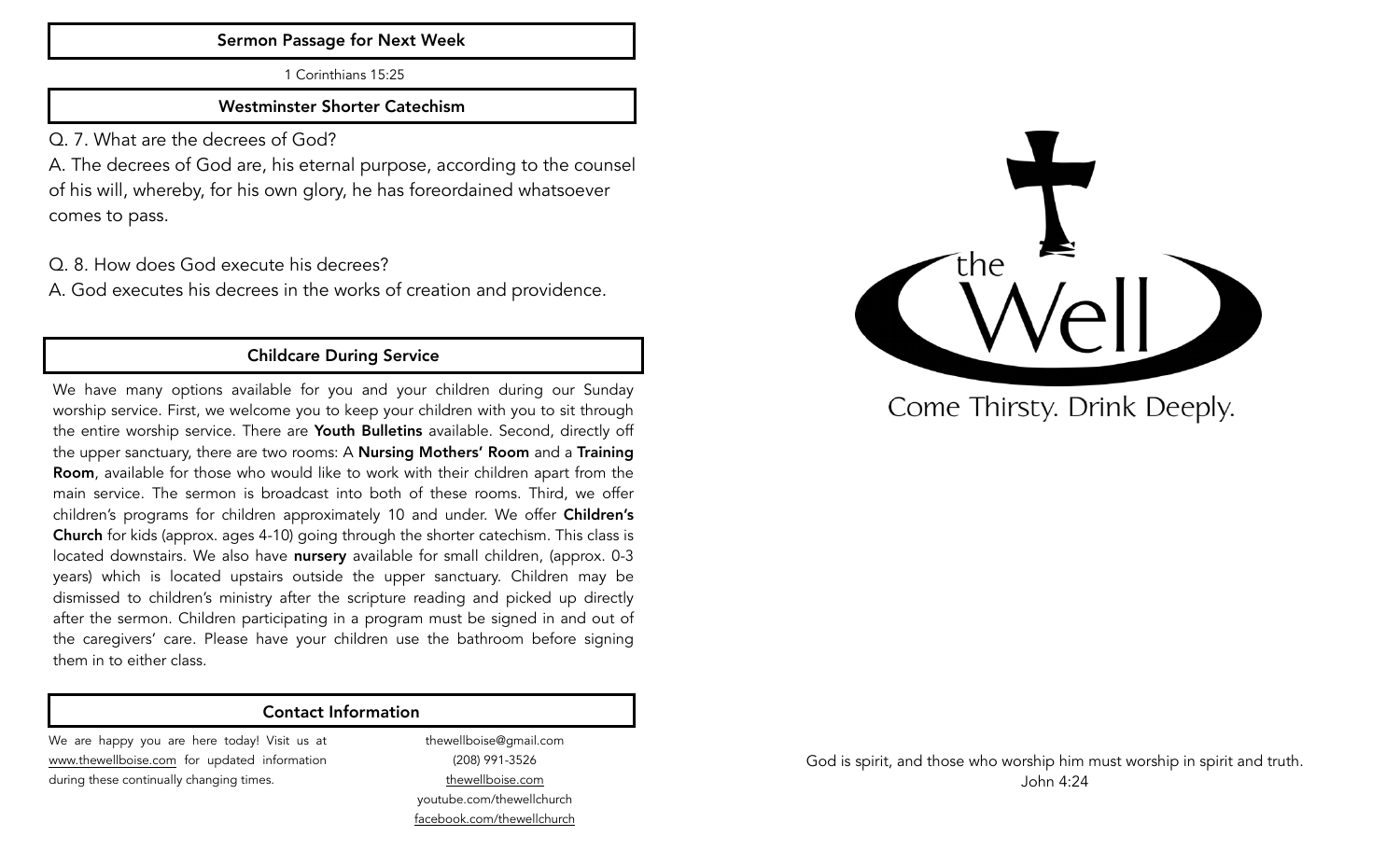# Order of Worship Upcoming Events Sunday, April 24, 2022

| Prelude                                          | <b>Christ The True And Better</b>             |
|--------------------------------------------------|-----------------------------------------------|
| Announcements                                    |                                               |
| Westminster Shorter Catechism                    | Questions 7-8                                 |
| Greeting from the Lord                           | 2 Peter 1:2                                   |
| Call to Worship                                  | Hosea 6:1-3                                   |
| Prayer of Adoration                              |                                               |
| Songs of Praise                                  | Christ the Lord is Risen Today                |
|                                                  | Joyful, Joyful, We Adore Thee                 |
| Prayer of Confession                             |                                               |
| Songs of Assurance                               | When I Survey the Wondrous Cross              |
|                                                  | Christ the True and Better                    |
| New Testament Reading                            | <b>Matthew 18</b>                             |
| (Children's Ministry is available at this time.) |                                               |
| Song of Illumination                             | Show Us Christ                                |
| <b>Reading of God's Word</b>                     | 1 Corinthians 15:25                           |
| Sermon                                           | The Plundering of Satan's House               |
| (Children should be picked up at this time.)     |                                               |
| Song of Response                                 | A Mighty Fortress is Our God                  |
| Prayer and Offering                              | 2 Corinthians 9:6-9                           |
| Song of Commission                               | Jesus Shall Reign Where'er the Sun (Psalm 72) |
| Blessing from the Lord                           | Revelation 22:21                              |
| Preaching - Josh Bales                           | Leading Service - Paul Lewer                  |

### This Week

Tuesday, April 26th Elder Meeting (6pm) Friday, April 29th Prayer Breakfast (6am)

Upcoming Events

Tuesday, May 10th Elder Meeting (6pm)

### For Future Planning

Sunday, April 25th Membership Class & Sunday School Q&A (9am), Worship (10:15), Spanish Service (2pm) Sunday Evening Service & Fellowship (6pm) Wednesday, April 27th Wednesday Night Fellowship, game night (6:30pm) Wed.-Sun. 4/27-5/1 Children's Clothing Swap Saturday, April 30th Downtown Evangelism (9:30am)

Sunday, May 1st Membership Class & Sunday School Q&A (9am), Worship (10:15), Communion Sunday, Potluck, Covenant Member's Meeting, Spanish Service (2pm) Wednesday, May 4th Wednesday Night Fellowship (6:30pm) Friday, May 6th Prayer Breakfast (6am)

Sunday, May 8th Membership Class & Sunday School Q&A (9am), Worship (10:15), Spanish Service (2pm), Evening Service & Fellowship (6pm) Monday, May 9th Combined Baby Shower (7pm) Wednesday, May 11th Wednesday Night Fellowship (6:30pm) Friday, May 13th Prayer Breakfast (6am)

Sunday, May 15th Picnic at the Park - Song Sing Service Tuesday, June 7th Elder Training begins (7pm) Saturday, June 18th RYS Yard Sale and Pancake Breakfast Mon-Fri, July 18-22 Reformed Youth Services Convention Mon-Thurs., August 15-18 Church Camping Trip @Silvercreek Plunge Fri.-Sat., October 21-22 Reformation Boise Conference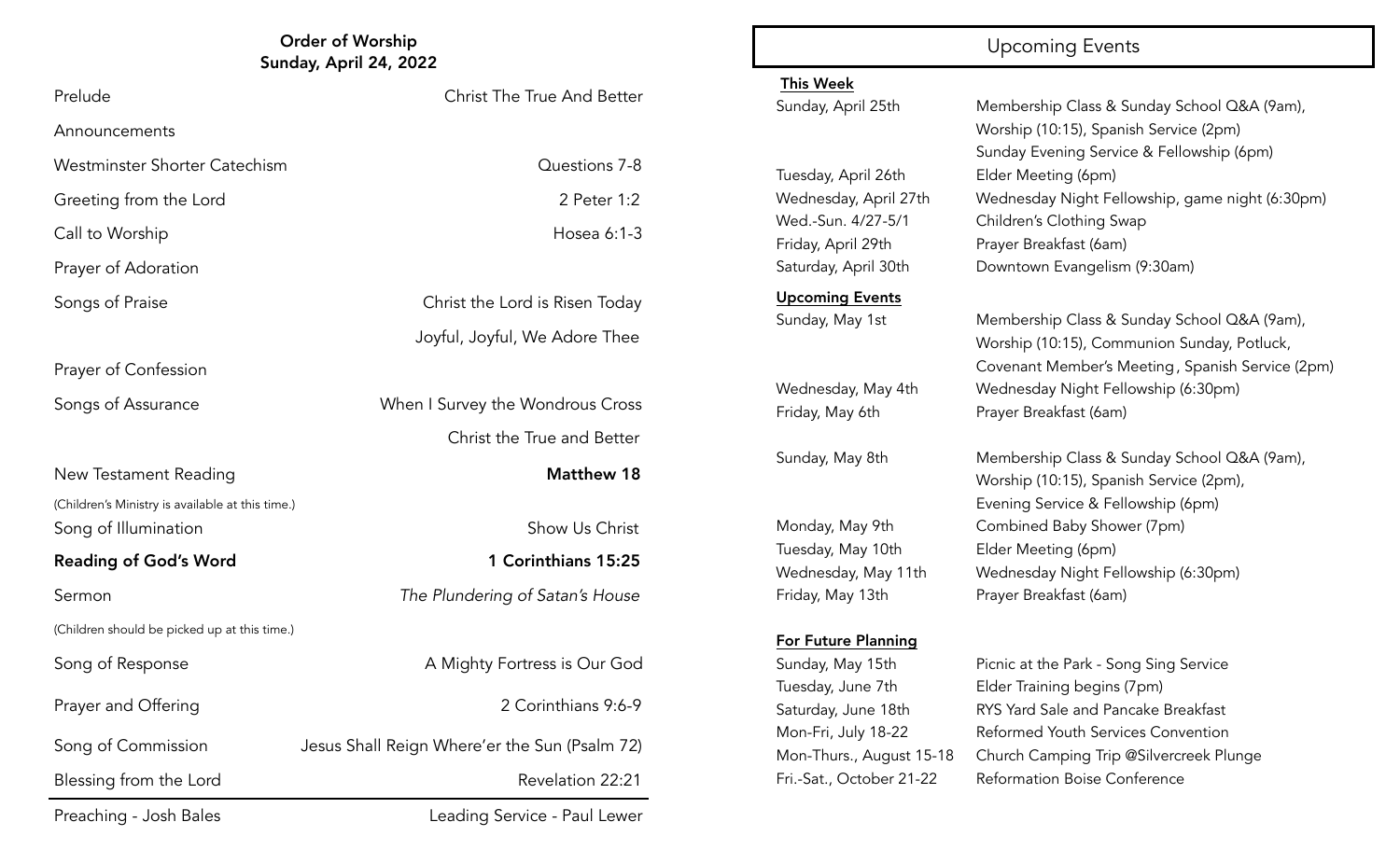## **Ministries**

~Sunday School ~ Join us at 9am for a Q&A session on our current sermon series. We will meet downstairs in Spurgeon Hall.

 $\sim$ Membership Class  $\sim$  Sunday mornings at 9am. This nine week class covers what The Well believes and is a requirement to become a member.

~ Spanish Ministry ~ Join us at 2pm each Sunday for our Spanish service. Contact Pastor Abi for more information.

~Sunday Evening Service ~ We gather for evening worship and prayer at 6pm, followed by a fellowship potluck.

~Worldview Wednesdays ~ Completed for this school year. Planning is just beginning for the 22/23 school year. Contact Kim Burton if you are interested in teaching or for more information.

~Wednesday Night Fellowship ~ Join us each Wednesday evening for our mid-week studies. We gather together to sing and then break into smaller settings (nursery through high school, men and women) to study God's word. The last Wednesday night of each month is a fellowship and game night.

~Men's Ministry ~ Meets on Wednesday evenings during Wednesday Night Fellowship.

~Women's Ministry ~ Meets on Wednesday evenings during Wednesday Night Fellowship.

~Youth Ministry ~ Meets on Wednesday evenings during Wednesday Night Fellowship.

~Weekly Prayer Breakfast ~ Meet with us each Friday morning at 6am for breakfast and a time of prayer. Even if you can't make it to the church on Friday mornings, we invite you to set your alarms and spend a purposeful time communing with our Father!

~Downtown Evangelism ~ Join us as we go into our community and share the Good News! Meet at the church at 6pm for prayer and go out from there. (Watch the calendar for dates, as we aim to be at some of our local community events.) Contact Mike Lewis for more information.

~ Food Pantry ~ We have a blue bin located in the foyer where you can donate canned goods. (Please nothing perishable.) The deacons will distribute food on an as needed basis. Please contact any of our deacons if you are in need.

~ Clothing Closet ~ We have a children's clothing closet downstairs. Our next swap will be set up downstairs Wednesday 4/27 through Sunday 5/1. Bring your children's outgrown clothing by 4/24 to be sorted. We hold a clothing swap once a quarter, but if you have needs in between, contact Crystal Schindele

~ Email List ~ Join our email list for announcements and updates. This is our main way of communicating upcoming events, prayer requests and any scheduling changes. Send an email to [thewellboise@gmail.com](mailto:thewellboise@gmail.com)

# Christ the Lord Is Risen Today

Christ the Lord is ris'n to day, Alleluia! Sons of men and angels say, Alleluia! Raise your joys and triumphs high, Alleluia! Sing, ye heavens, and earth reply, Alleluia!

Vain the stone, the watch, the seal, Alleluia! Christ has burst the gates of hell, Alleluia! Death in vain forbids him rise, Alleluia! Christ has opened paradise, Alleluia!

Lives again our glorious King, Alleluia! Where, O death, is now thy sting? Alleluia! Once He died our souls to save, Alleluia! Where thy victory, O grave? Alleluia!

Soar we now where Christ has led, Alleluia! Foll'wing our exalted Head, Alleluia! Made like him, like him we rise, Alleluia! Ours the cross, the grave, the skies, Alleluia! Alleluia!

Hymns of praise then let us sing, Alleluia! Unto Christ, our heav'nly King, Alleluia! Who endured the cross and grave, Alleluia! Sinners to redeem and save, Alleluia!

Hail, the Lord of earth and heaven, Alleluia! Praise to Thee by both be given, Alleluia! Thee we greet triumphant now, Alleluia! Hail, the resurrection, Thou, Alleluia! Allelu - ia!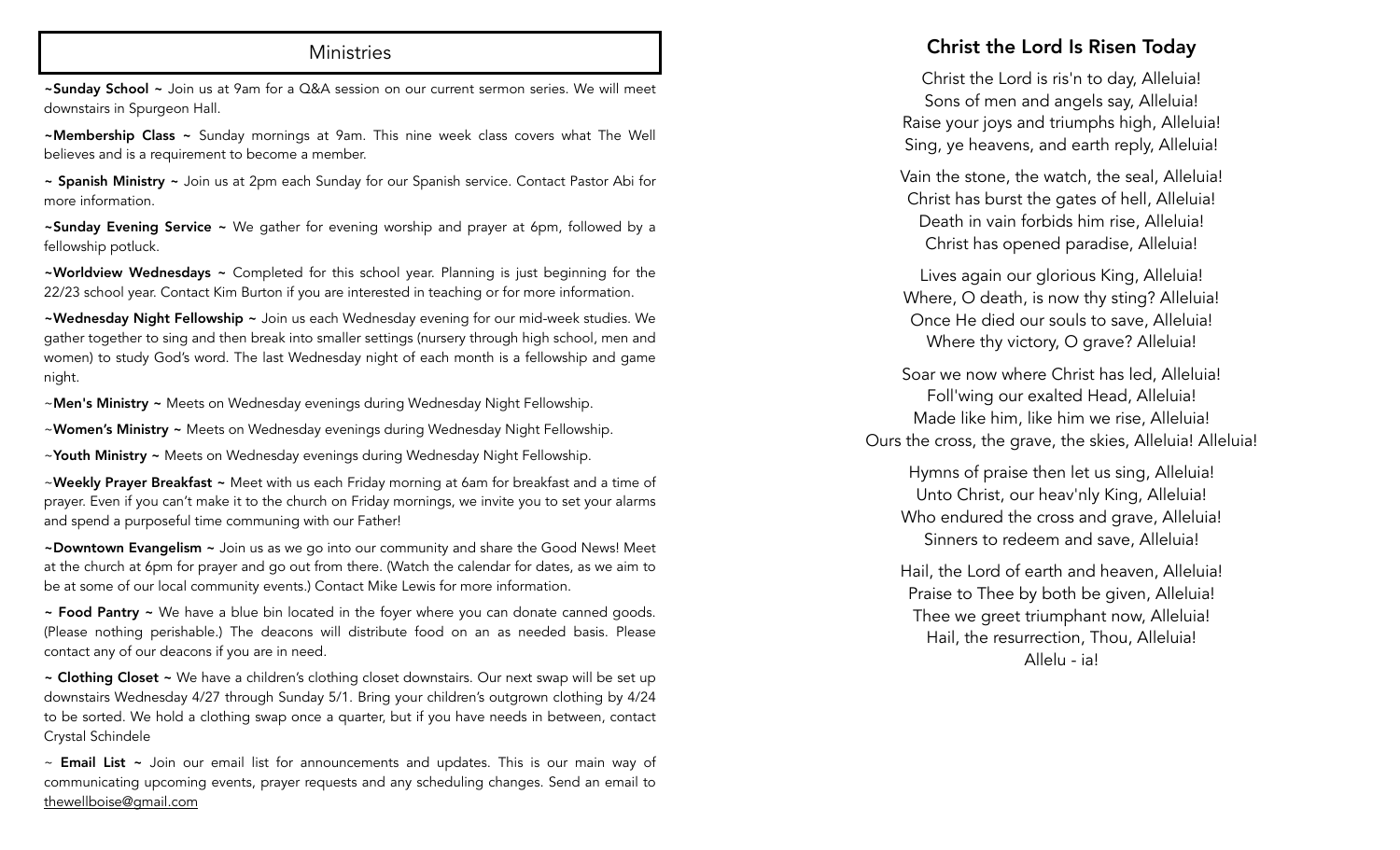# Joyful, Joyful, We Adore Thee

Joyful, joyful we adore Thee, God of glory, Lord of love, Hearts unfold like flowers before Thee, opening to the sun above. Melt the clouds of sin and sadness, drive the dark of doubt away; Giver of immortal gladness, fill us with the light of day.

All Thy works with joy surround Thee, earth and heav'n reflect Thy rays, Stars and angels sing around Thee, center of unbroken praise; Field and forest, vale and mountain, flow'ry meadow, flashing sea, Chanting bird and flowing fountain, call us to rejoice in Thee.

Thou art giving and forgiving, ever blessing, ever blessed, Wellspring of the joy of living, ocean depth of happy rest. Thou our Father, Christ our Brother, all who live in love are Thine; Teach us how to love each other, lift us to the joy divine.

Mortals, join the mighty chorus, which the morning stars began, Father love is reigning o'er us, brother love binds man to man. Ever singing, march we onward, victors in the midst of strife; Joyful music lifts us sunward, in the triumph song of life.

# When I Survey the Wondrous Cross

When I survey the wondrous cross on which the Prince of Glory died, My richest gain I count but loss, and pour contempt on all my pride.

- Forbid it, LORD, that I should boast, save in the death of Christ my God! All the vain things that charm me most, I sacrifice them to His blood.
- See from His head, His hands, His feet, sorrow and love flow mingled down! Did e'er such love and sorrow meet, or thorns compose so rich a crown?
- Were the whole realm of nature mine, that were an offering far too small; Love so amazing, so divine, demands my soul, my life, my all.

# Jesus Shall Reign (Psalm 72)

Jesus shall reign wherever ever the sun Does his successive journeys run; His kingdom spread from shore to shore, Till moons shall wax and wane no more.

People and realms of ev'ry tongue Dwell on His love with sweetest song; And infant voices shall proclaim Their early blessings on His Name.

#### ~Chorus~

He shall reign in glory, crowned with grace and might Bless His name and praise our sov'reign King. He shall reign forever with His chosen Bride, And all the earth shall sing that Jesus is the King!

> Blessings abound wherever He reigns: The prisoners leap to lose their chains, The weary find eternal rest, And all who suffer want are blest.

Let every creature rise and bring His grateful honors to our King; Angels descend with songs a gain, And earth repeat the loud "A men!"

Chorus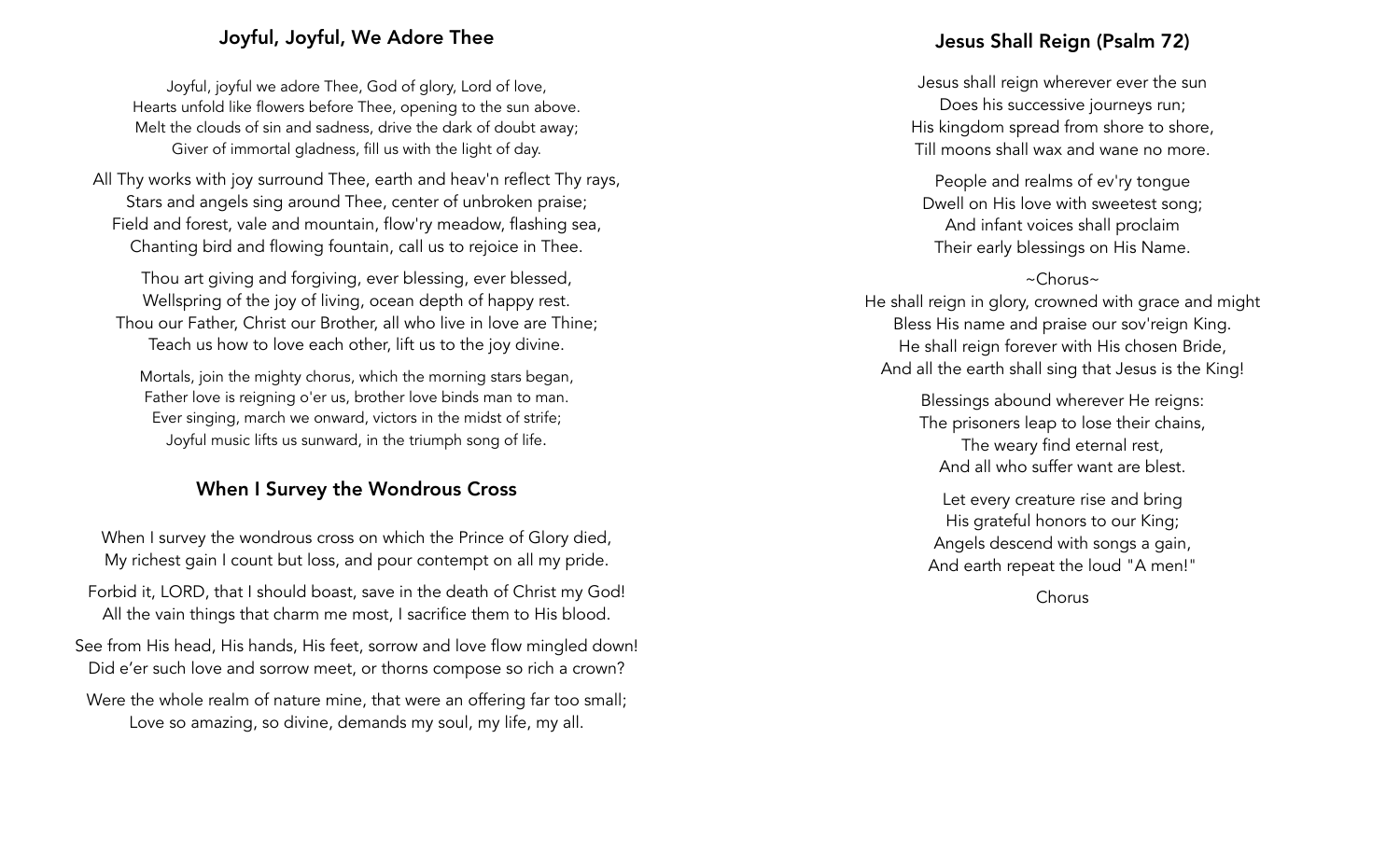# A Mighty Fortress Is Our God

A mighty fortress is our God, A bulwark never failing Our helper He amidst the flood, Of mortal ills prevailing For still our ancient foe doth seek to work us woe His craft and pow'r are great and armed with cruel hate On earth is not his equal

Did we in our own strength confide our striving would be lo-sing Were not the right Man on our side, the Man of God's own choosing Doth ask who that may be, Christ Jesus it is He The Lord of Hosts His name from age to age the same And He must win the battle

And tho' this world with devils filled should threaten to undo us We will not fear for God hath willed His truth to triumph through us The prince of darkness grim. We tremble not for him His rage we can endure, for lo his doom is sure One little word shall fell him

That word above all earthly pow'rs, no thanks to them abideth The Spirit and the gifts are ours through Him who with us sideth Let goods and kindred go, this mortal life also The body they may kill, God's truth abideth still His kingdom is forever

# Christ, the True and Better

Christ, the true and better Adam, Son of God and Son of man Who, when tempted in the garden, never yielded, never sinned He Who makes the many righteous, brings us back to life again Dying, He reversed the curse, then rising, crushed the serpent's head

Christ, the true and better Isaac Humble son of sacrifice Who would climb the fearful mountain, There to offer up his life Laid with faith upon the altar, Father's joy and only son There salvation was provided, Oh, what full and boundless love

#### ~Chorus~

Amen, amen from beginning to end Christ the story, His the glory alleluia, amen

Christ, the true and better Moses, Called to lead a people home Standing bold to earthly powers, God's great glory to be known With His arms stretched wide to heaven, See the waters part in two See the veil is torn forever, Cleansed with blood we pass now through

Christ, the true and better David, Lowly shepherd, mighty King He the champion in the battle, Where, o death, is now thy sting In our place He bled and conquered, Crown Him Lord of Majesty He shall be the throne forever, We shall e're His people be

# Show Us Christ

Prepare our hearts, O God Help us to receive Break the hard and stony ground Help our unbelief

Plant Your Word down deep in us Cause it to bear fruit Open up our ears to hear Lead us in Your truth

### ~Chorus~

Show us Christ, show us Christ O God, reveal Your glory Through the preaching of Your Word Until every heart confesses Christ is Lord

Your Word is living light Upon our darkened eyes Guards us through temptations Makes the simple wise

Your Word is food for famished ones Freedom for the slave Riches for the needy soul Come speak to us today

Where else can we go, Lord Where else can we go You have the words of eternal life

Chorus